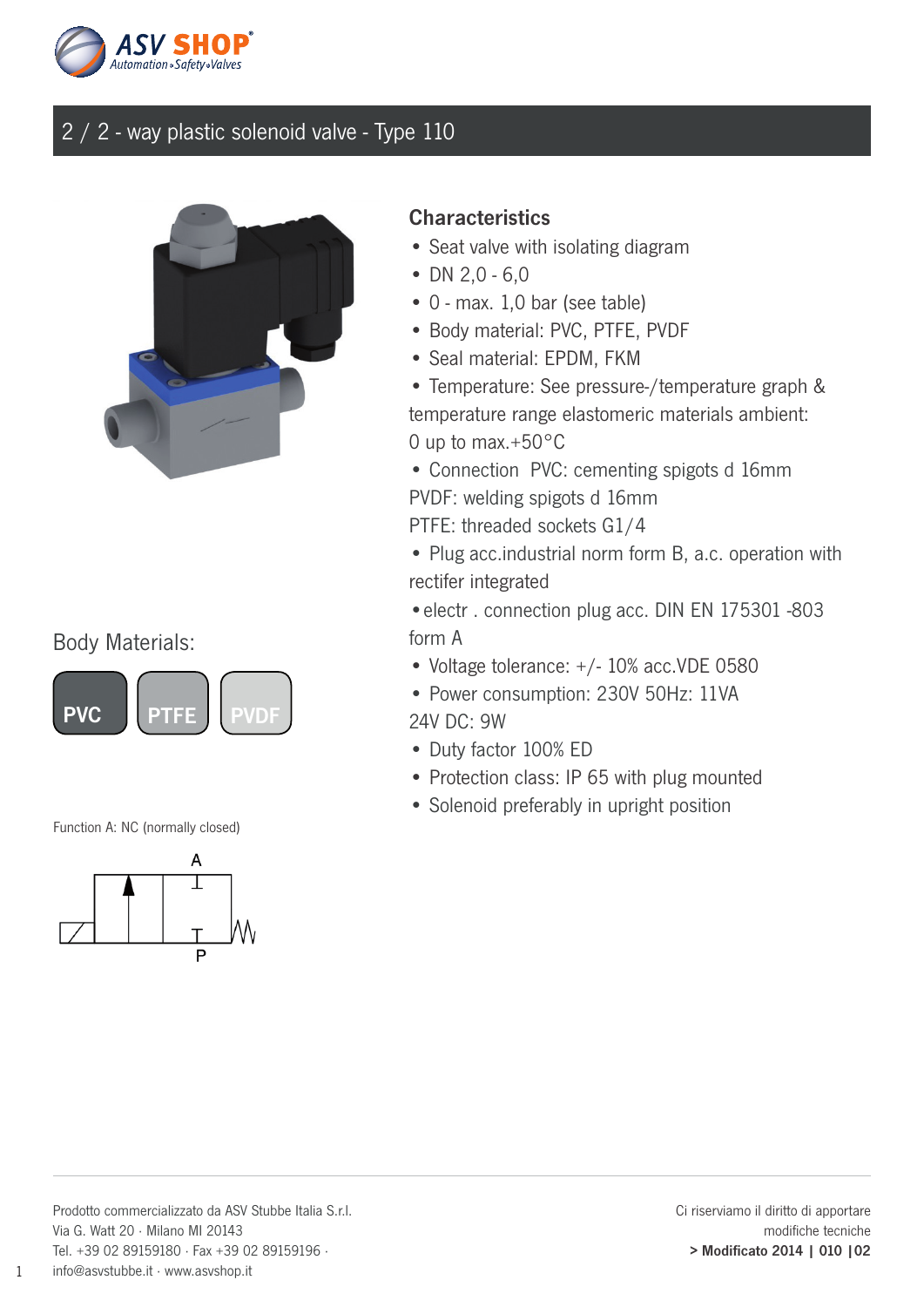

### Sectionaldrawing

### Body materials:



- 1. Valve body
- 2. Isolating diagraph
- 3. Solenoid tube
- 4. Plunger
- 5. Solenoid
- 6. Plug

2



| <b>DN</b> | Pressure range<br>(bar) |                                    | Connection                        |                                   | Flow-rate (I/min) | Weight (kg) |
|-----------|-------------------------|------------------------------------|-----------------------------------|-----------------------------------|-------------------|-------------|
|           |                         | <b>PVC</b><br>Cementing<br>spigots | <b>PTFE</b><br>Threaded<br>socket | <b>PVDF</b><br>Welding<br>Spigots |                   |             |
| 2,0       | $0 - 1,0$               |                                    | G1/4                              |                                   | 1,8               | 0,46        |
| 4,0       | $0 - 0,6$               |                                    | G1/4                              |                                   | 5,4               | 0,46        |
| 6,0       | $0 - 0,4$               | $d$ 16 mm                          | G1/4                              | $d$ 16 mm                         | 8,2               | 0,46        |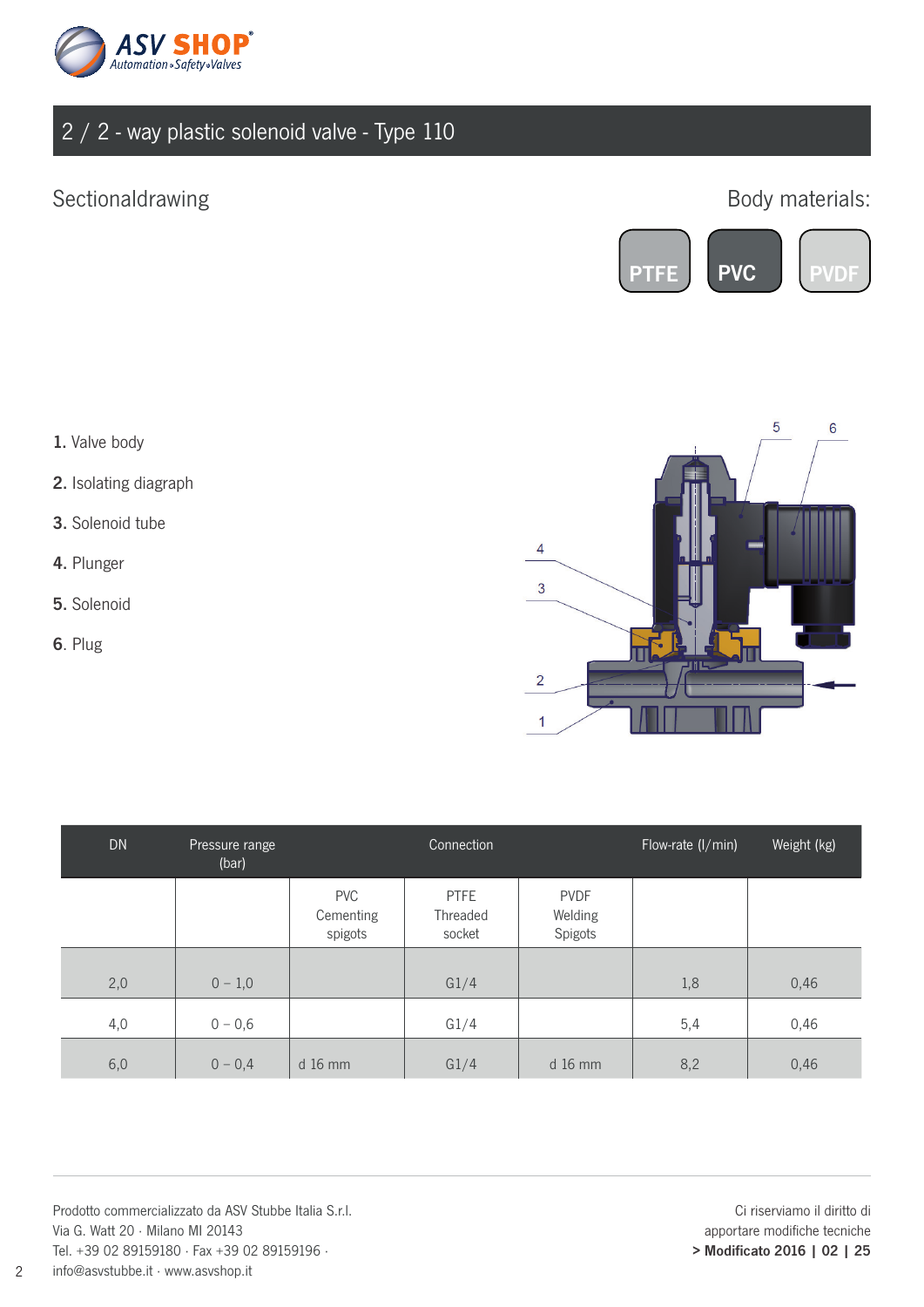

#### Dimension drawing

### Body materials:







### Body material PTFE



Prodotto commercializzato da ASV Stubbe Italia S.r.l. Via G. Watt 20 · Milano MI 20143 Tel. +39 02 89159180 · Fax +39 02 89159196 · info@asvstubbe.it · www.asvshop.it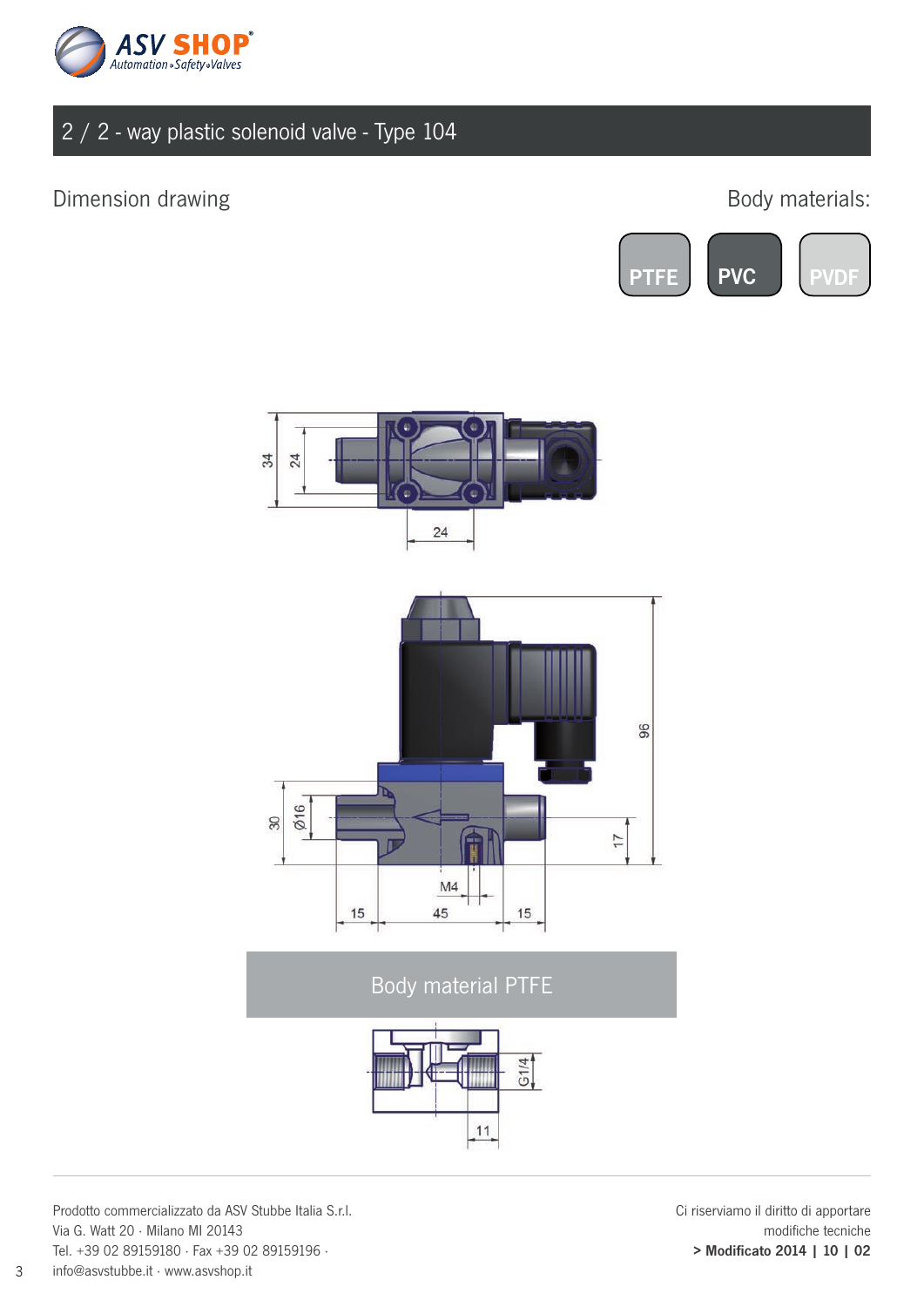

#### Type code



Prodotto commercializzato da ASV Stubbe Italia S.r.l. Via G. Watt 20 · Milano MI 20143 Tel. +39 02 89159180 · Fax +39 02 89159196 · info@asvstubbe.it · www.asvshop.it